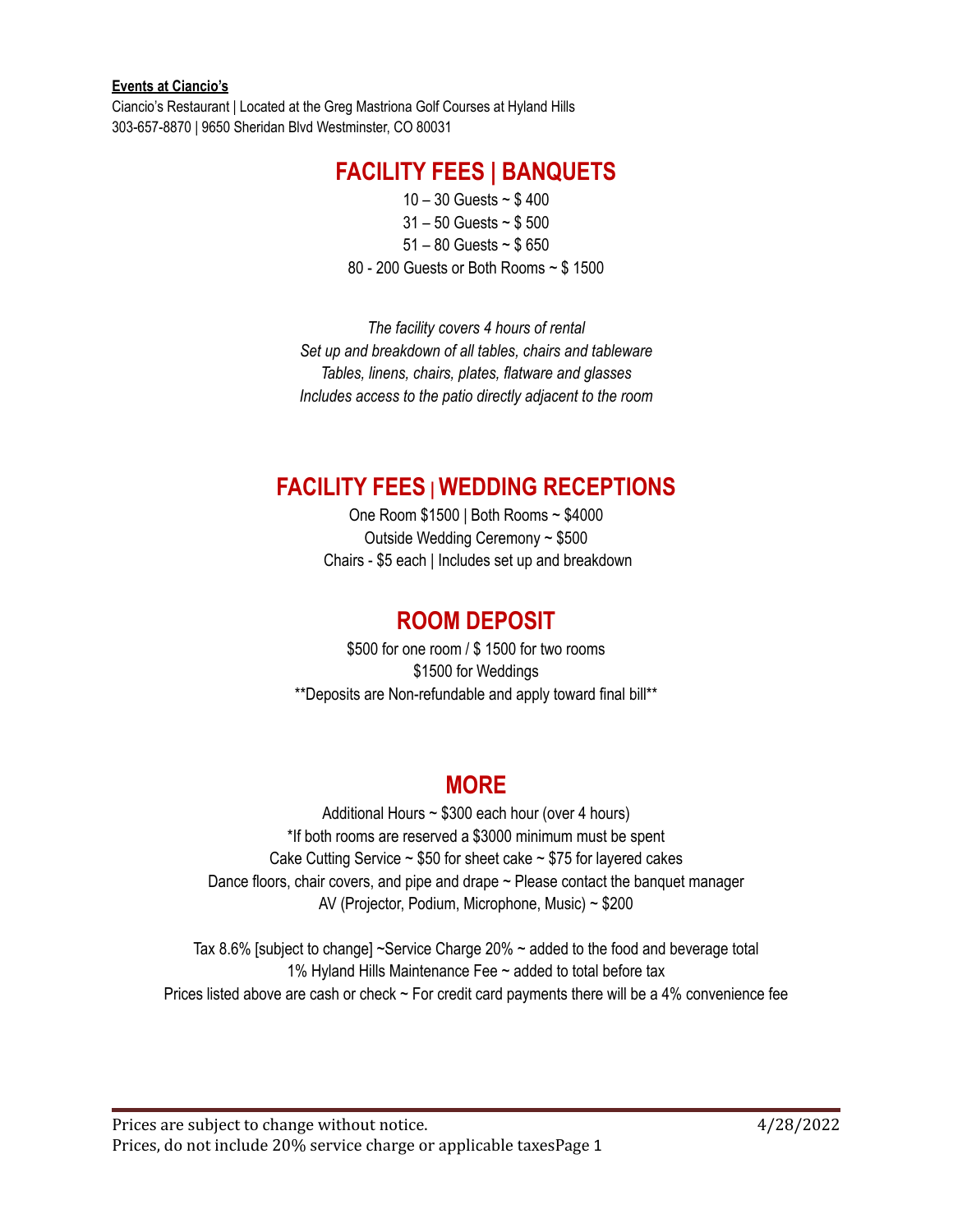**Events at Ciancio's** Ciancio's Restaurant | Located at the Greg Mastriona Golf Courses at Hyland Hills 303-657-8870 | 9650 Sheridan Blvd Westminster, CO 80031

## **LINEN SELECTIONS**

Tablecloths ~ White, Black or Ivory Napkins: Black, Brown, Dusty Rose, Forest Green, Gold, Grey, Ivory, Lavender (Light Purple), Maize (Yellow), Maroon, Mauve, Navy Blue, Peach, Pink, Purple (Dark), Rainbow, Red, Reef (Light Blue), Royal Blue, Rust, Seafoam (Light Green), Tan, Teal, White

## **OTHER**

-All items are served in a Buffet -Each lunch menu option includes Iced Tea, Lemonade, and Water -Children 5 to 10 years are half price and children under 5 are free -Ciancio's will try to accommodate a custom menu/package upon request -Vegetarian, Gluten and Dairy Free options available upon request & submitted within final headcount timeframe

# **BEVERAGE PACKAGES**

Hosted Bar ~ Set your limit and selection Well Drink Tickets ~ \$7 per drink, Premium Drink Tickets ~ \$9 per drink Including House Wine  $\sim$  Premium Wine  $\sim$  Price upon request Champagne Toast ~ \$9.50 per person ~ Kegs ~ Starting at \$400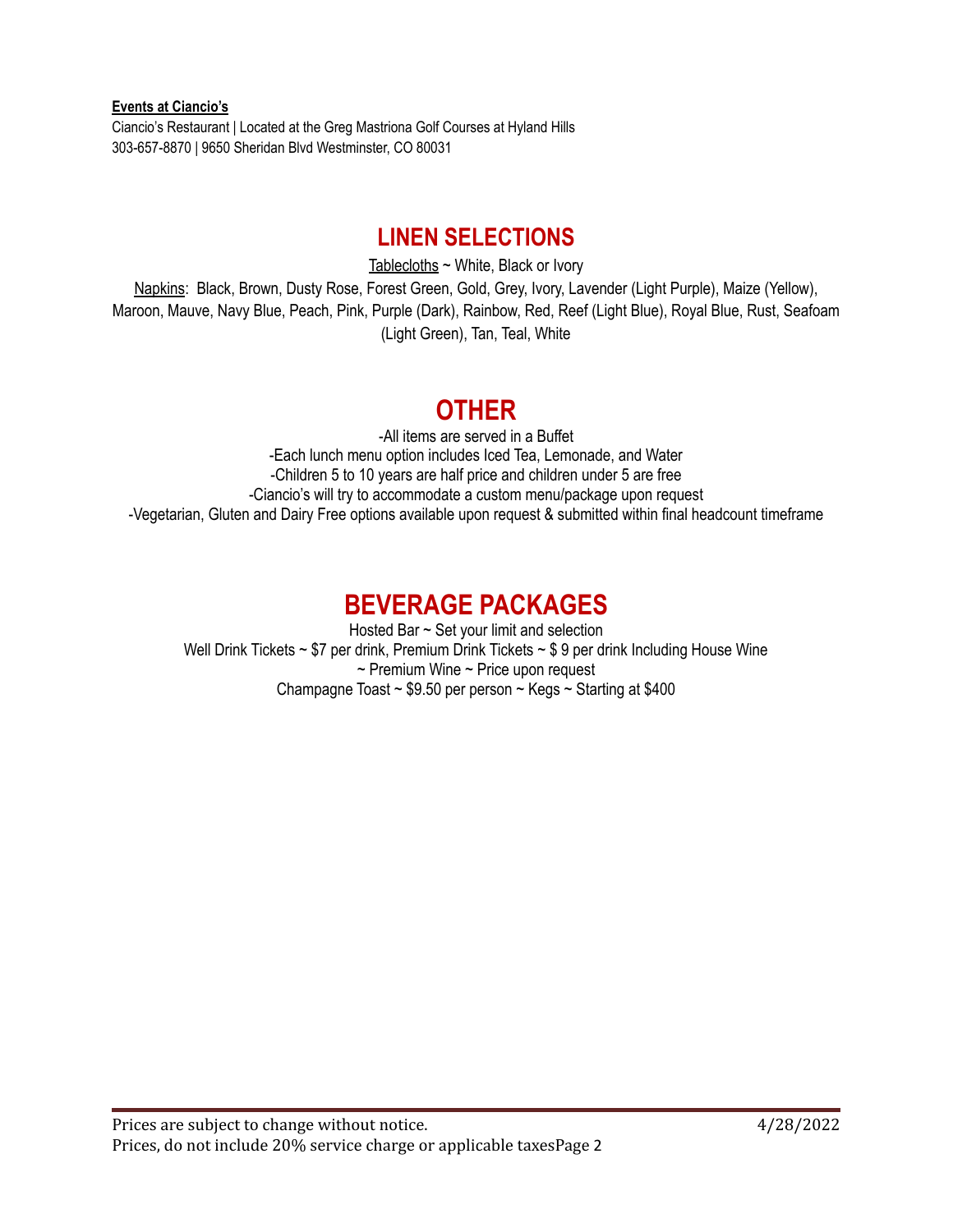**Events at Ciancio's** Located at the Greg Mastriona Golf Courses at Hyland Hills 303-657-8870 | 9650 Sheridan Blvd Westminster, CO 80031

# **FIXED MENU OPTIONS**

### *Brunch*

Pancakes with a fruit topping, whip cream, and scrambled eggs  $\sim$  \$12.00 pp  $\sim$  add meat \$14.50 pp Egg Strata, Potatoes, Bacon ~ \$14.50 pp Breakfast Burritos  $\sim$  \$6.00 pp  $\sim$  add a Side of Chili \$4.00 pp ~ Add Pastries \$4.50 pp  $\sim$  Assorted Juices  $\sim$  \$4.00  $\sim$  Coffee \$3.50

# *Lunch & Dinner*

**THE BBQ** ~ \$21.00 pp Pulled pork, homemade Mac and Cheese, Baked Beans, potato chips  $\sim$  Add corn \$3.00 pp or pasta salad \$3.00 pp

#### **SCORECARD BURGER, BRATS OR DOGS** ~ \$21.50 pp

*(If BOTH Hotdog and Brat requested, add an additional \$4.00 pp)* Burgers served with either brats or hot dogs with all the fixings including pasta salad and chips  $\sim$  add Cheese \$1.00 pp  $\sim$  add French Fries  $\sim$  \$3.00 pp Grilled Italian Sausage Sandwich ~ \$22.50 pp

#### **CIANCIO'S ITALIAN FOURSOME** ~ \$24.00 pp

Penne Pasta with Marinara Sauce, Linguine Pasta with Aglio e Olio *Choice of 2 Meats* ~ Italian Sausage and Roasted Peppers, Meatballs, Chicken Parmesan or Chicken Piccata, House Salad or Caesar Salad and Dinner Rolls  $\sim$  Add an additional Meat \$6.00 pp  $\sim$  Substitute Rolls for Garlic Bread \$3.50 pp ~ Cheesy Garlic Bread \$4.50 pp

#### **PIZZA AND WINGS** ~ \$21.50 pp ~ **50 people or less**

Gourmet pizzas made from scratch with two toppings and wings, tossed in either Buffalo Hot, Jamaican Jerk or BBQ ~ add a House Salad \$3.00 pp or a Caesar Salad \$3.50 pp

**CIANCIO'S MEXICAN GRILL** ~ \$22.00pp Build your own burritos & tacos with beef, beans, Spanish rice, homemade green chili, cheese, lettuce, onions, & tomatoes. Served with Chips & Salsa \*\*Add sour cream \$2/pp ~ Add guacamole \$2.50pp

#### *Sandwich's Select one sandwich option for \$17.50 pp*

~ Pulled Pork ~Chicken Salad and Egg Salad on Croissants Chicken Parmesan Sandwich

~ Each comes with a choice of Pasta Salad, House Salad or Caesar Salad and a Dessert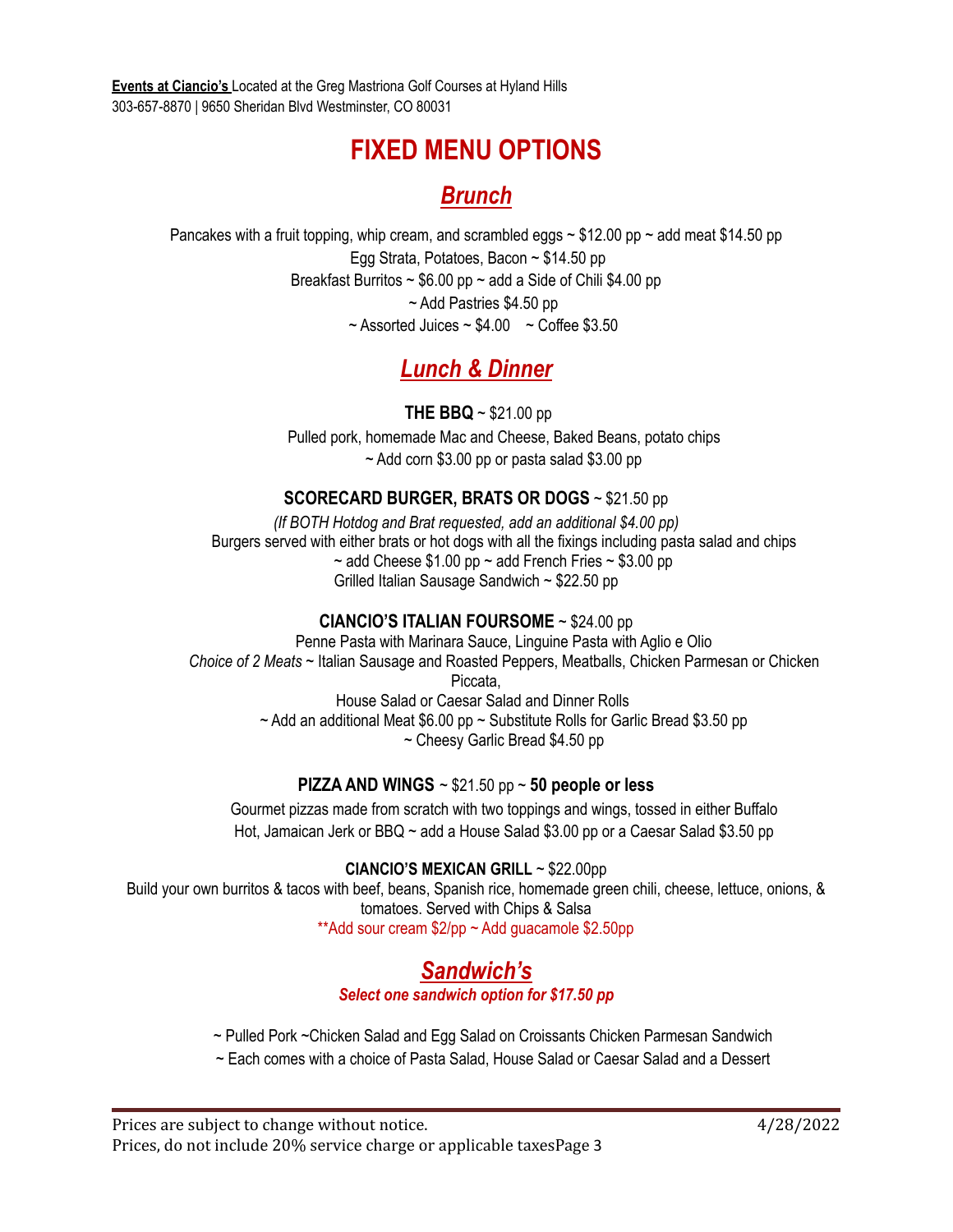Ciancio's Restaurant | Located at the Greg Mastriona Golf Courses at Hyland Hills 303-657-8870 | 9650 Sheridan Blvd Westminster, CO 80031

### **BREAKFAST SELECTIONS**

*Prices are Per Person*

### *Savory*

Scrambles Eggs  $\sim$  \$4.00 – Deluxe Egg Scramble with fresh veggies  $\sim$  \$6.00 Deluxe Egg Scramble with Choice of Bacon, Sausage or Ham ~ \$8.50 Roasted Potatoes ~ \$3.00 Veggie Omelets  $\sim$  \$6.50 with Meat \$7.50. Egg Strata  $\sim$  \$6.50. Quiche (Veggie or Meat) \$7.50 Green Chili ~  $$4.00$  - Gourmet Bacon ~  $$4.50$ , Sirloin Steak ~  $$12.00$ Breakfast Sausage Patty ~ \$3.50. Ham Steak ~ \$5.00 Italian Sausage Patty served with Marinara ~ \$7.50 Homemade Breakfast Burritos (Vegetarian option available) ~ \$6.00

### *Sweet*

Buttermilk Pancakes ~ \$6.00 Assorted Pastries ~ \$.5.00 Bagels and Cream Cheese  $\sim $5.00$  Croissants  $\sim $5.00$ 

## **DESSERT SELECTIONS**

Fresh Baked Cookies ~ \$3.50 Small ~ \$4.50 Large Homemade Brownies with Frosting ~ \$4.50 Cheesecake ~ \$5.50 Ice Cream Sundae Bar \$8.00 Gourmet Desserts available~ please ask for pricing

### **DRINKS**

Iced Tea, Lemonade and Water ~ \$3.50. Assorted Juices ~ \$4.00 Coffee ~ \$3.50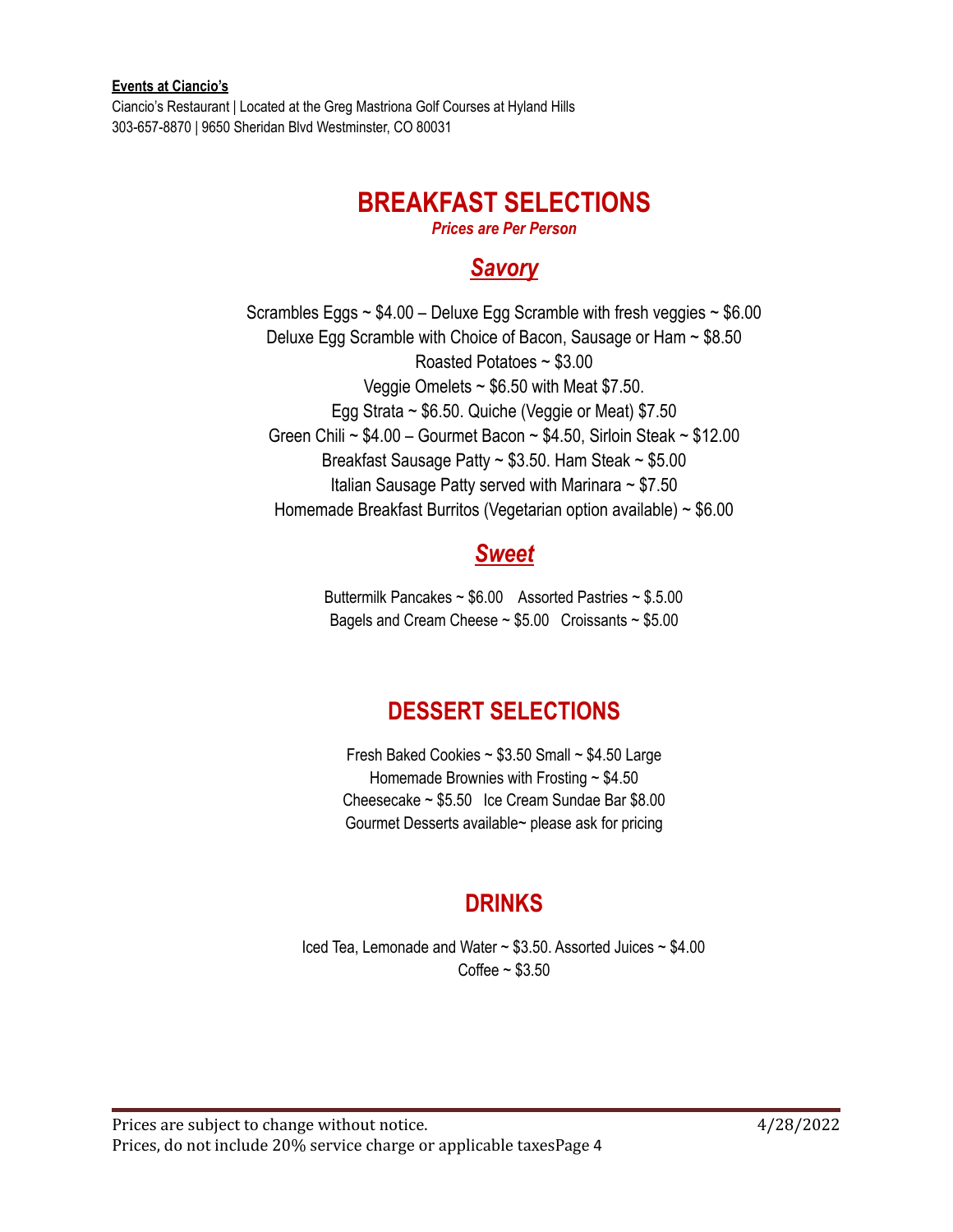**Events at Ciancio's** Ciancio's Restaurant | Located at the Greg Mastriona Golf Courses at Hyland Hills 303-657-8870 | 9650 Sheridan Blvd Westminster, CO 80031

# **GOURMET APPETIZERS | `A LA CARTE**

**Prices are Per Person and include approximately two items per person** *Items with an \* require an order for 25 or more guests*

### **Make your Selection**

Artichoke or Jalapeno Dip Served with Crostini Bread and Fresh Veggies ~ \$5.50

Italian Meatball Served with Rolls ~ \$ 8.00

Sausage and Roasted Peppers Served with Rolls ~ \$8.00

Pizza / 1 Topping  $\sim$  2 slices pp  $\sim$  \$7.50

Chicken Tenders  $\sim$  4 pp  $\sim$  \$8.50

French Fries ~ \$3.50

Homemade Mac & Cheese ~ \$4.00

Chips Served with Salsa  $\sim$  \$4.50

Chips Served with Homemade Cheese Queso ~ \$5.50

Wings  $\sim$  2 pp \$5.50

Sausage Mini Calzones ~ \$6.50 1pp

Stuffed Mushroom ~ \$5.50

\*Bacon Wrapped Jalapenos <sup>~</sup> \$8.00

 $*$  Italian Meat, Cheese and Olives  $\sim$  \$8.00 1pp

Vegetable Crudités with Dip ~ \$4.50

DRINKS ~ Iced Tea, Lemonade and Water. \$3.50 pp Add Coffee \$3.50 pp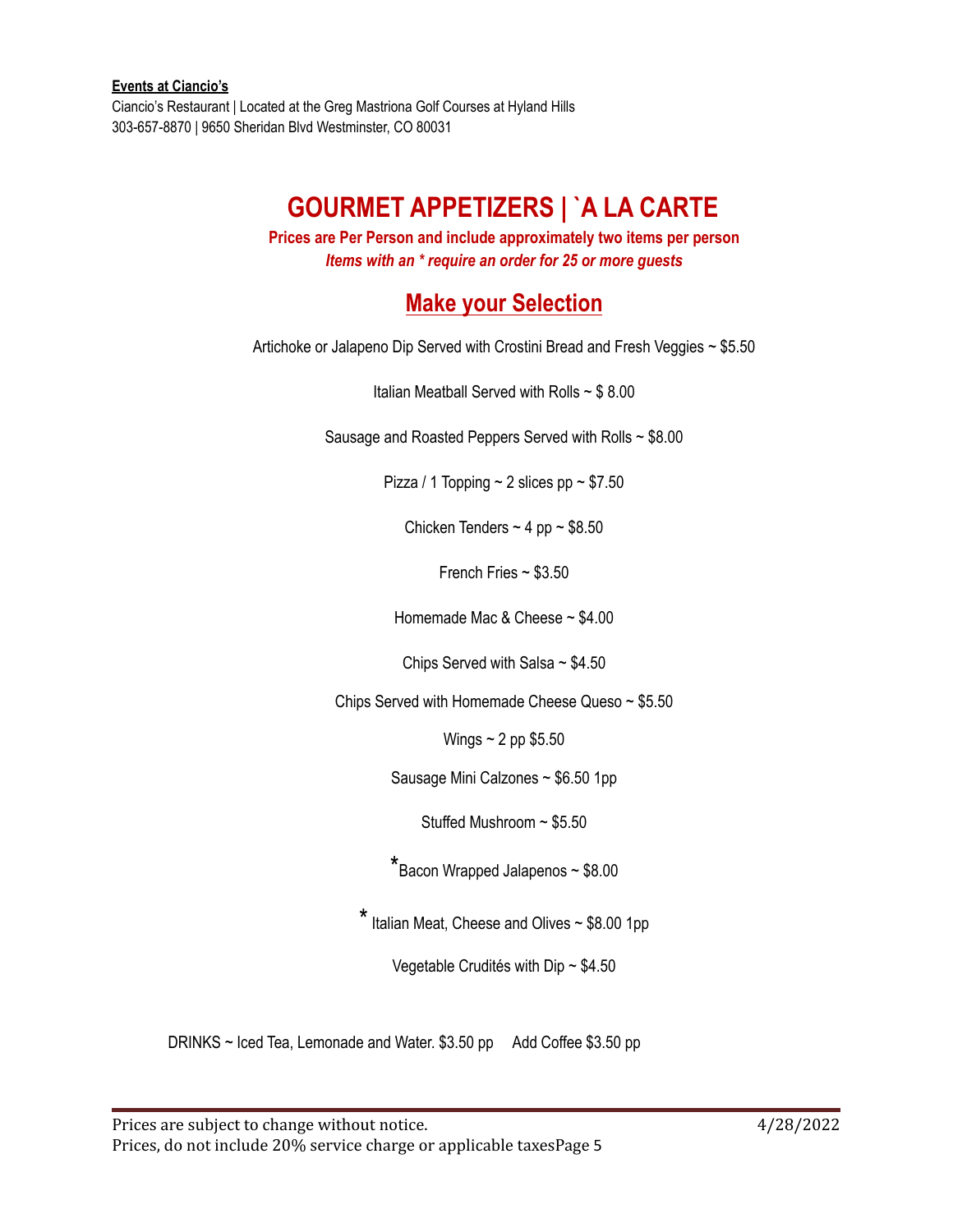Ciancio's Restaurant | Located at the Greg Mastriona Golf Courses at Hyland Hills 303-657-8870 | 9650 Sheridan Blvd Westminster, CO 80031

# **CIANCIO'S ITALIAN SELECTION**

**Prices are Per Person**

## **Salad**

House Salad with Italian and Ranch ~ \$3.00 pp Caesar Salad ~ \$3.50

### *Pick Your Entrée*

Sausage and Roasted Peppers ~ \$8.00 Italian Meatballs with Homemade Marinara  $\sim$  \$8.00 Grilled Italian Sausage Patty with Pepper and Cheese ~ \$8.50 Chicken Parmesan ~ \$8.50 Chicken Piccata ~ \$8.50 Chicken Marsala ~ \$8.50 Creamy Parmesan Chicken ~ \$8.50

## *Pasta Options*

Penne Pasta with Homemade Marinara ~ \$5.50 Pasta Aglio e Olio ~  $$5.50$  Linguine Alfredo ~  $$8.00$ Ravioli with Marinara  $\sim$  \$8.50 Stuffed Shells  $\sim$  \$8.50

## *Vegetables and Breads*

Broccoli ~ \$3.00 Green Beans ~ \$3.00 Asparagus ~ \$5.00 Vegetable Medley ~ \$4.50 Dinner Rolls  $\sim$  \$2.50 Garlic Bread  $\sim$  \$3.50 Cheesy Garlic Bread ~ \$4.50

DRINKS ~ Iced Tea, Lemonade and Water \$3.50pp. Add Coffee ~ \$3.50pp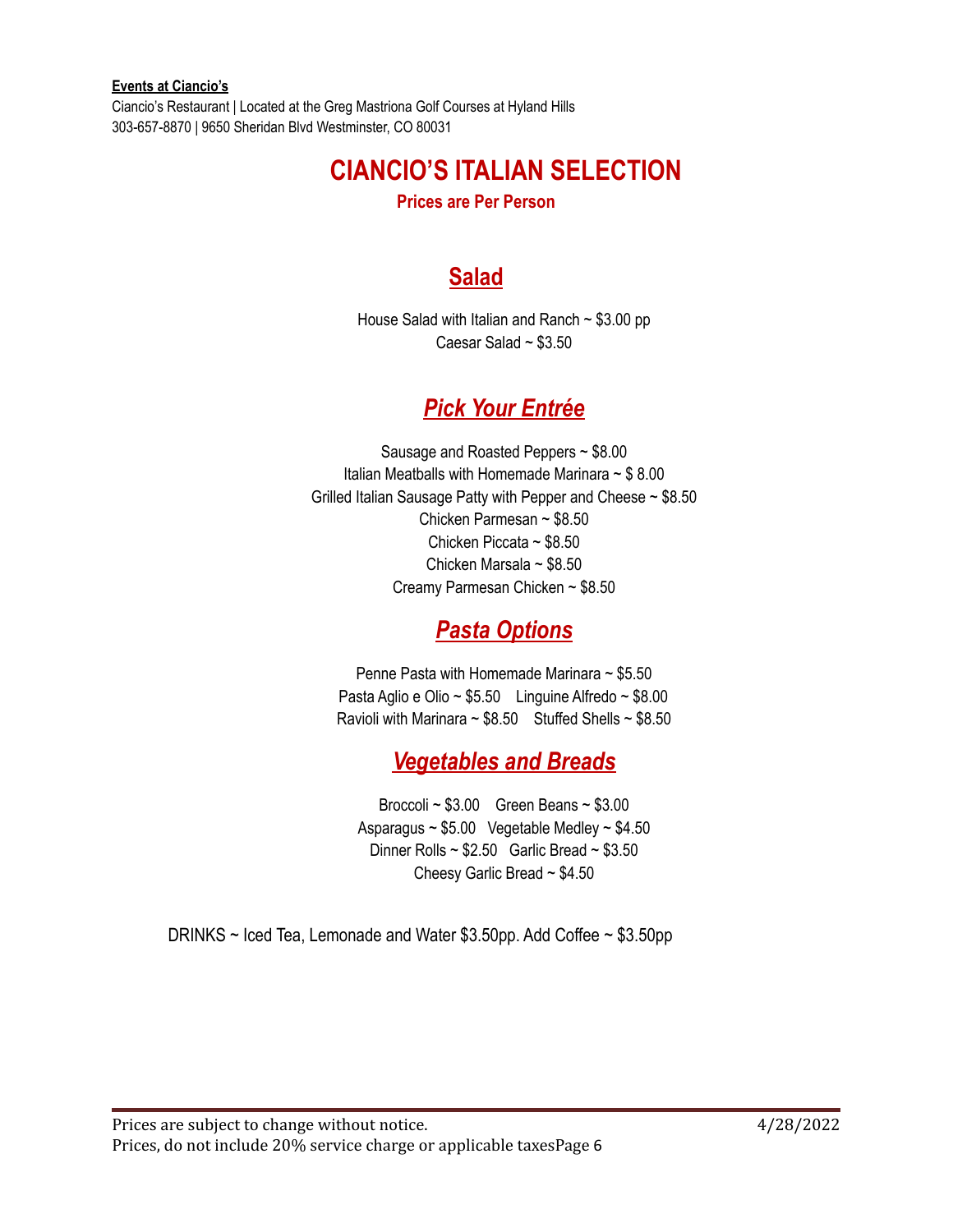Ciancio's Restaurant | Located at the Greg Mastriona Golf Courses at Hyland Hills 303-657-8870 | 9650 Sheridan Blvd Westminster, CO 80031

# **GOURMET DINNER SELECTIONS**

**Prices are Per Person**

# **Salad**

House Salad with Italian and Ranch  $\sim$  \$3.00 pp Caesar Salad ~ \$3.50

# **Beef and Pork**

Prime Rib 10 oz. ~ \$25.00 Ribeye 8 oz. ~ \$26.00 Sirloin 8 oz. ~ \$23.50 Sirloin 6 oz. ~ \$20.00

# **Chicken Options | \$8.50 Each**

Grilled Chicken ~ Chicken Parmesan ~ Smothered Chicken ~ Chicken Marsala Creamy Parmesan Chicken ~ Chicken Piccata ~ BBQ Chicken ~ Chicken Hollandaise

# **Fish**

Salmon  $\sim$  \$18.00 Cod with Lemon Dill Sauce  $\sim$  \$13.50 Fish and Chips  $\sim$  \$12.50

# **Vegetarian and Pasta Options**

Pasta Primavera ~ \$8.00 Penne Pasta with Homemade Marinara ~ \$5.50 Pasta Aglio e Olio ~ \$5.50 Linguine Alfredo ~ \$8.00 Risotto  $\sim$  \$5.00 Homemade Mac and Cheese  $\sim$  \$4.50

# **Sides**

Roasted Potatoes  $\sim $3.50$  Mashed Potatoes  $\sim $4.50$  Baked Potatoes  $\sim $6.00$ New Potatoes  $\sim$  \$3.50 Scalloped Potatoes  $\sim$  \$5.50 Broccoli  $\sim$  \$3.00 Asparagus  $\sim$  \$5.50 Vegetable Medley  $\sim$  \$4.00 Green Beans ~ \$3.50 Rice Pilaf ~ \$3.50 Corn ~ \$3.00 Dinner Rolls ~ \$2.00 Garlic Bread ~ \$3.50 Cheesy Garlic Bread ~ \$4.50

DRINKS ~ Iced Tea, Lemonade and Water \$3.50pp. Add Coffee ~ \$3.50pp